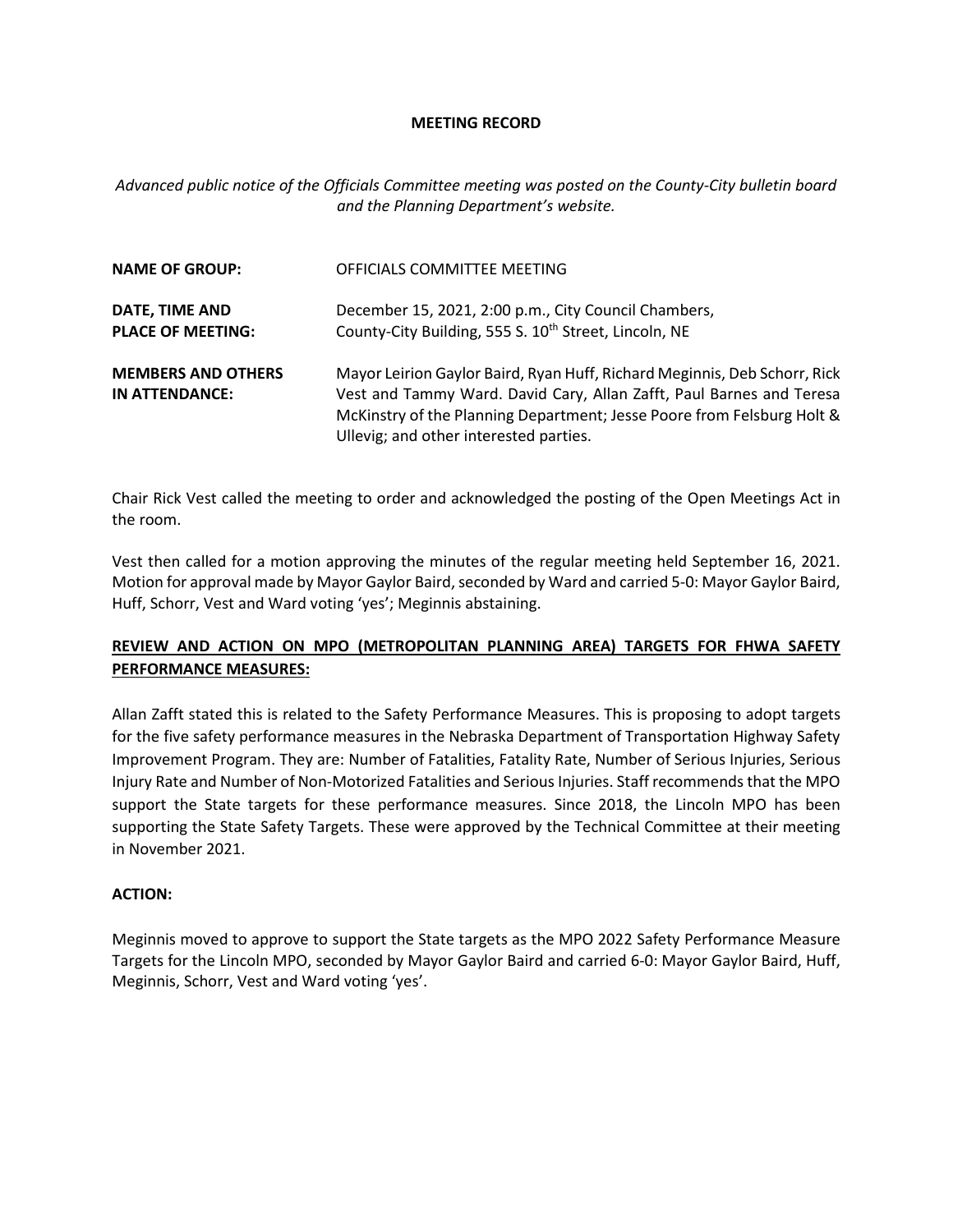# **REVIEW AND ACTION ON REVISIONS TO THE FY 2022-2025 TRANSPORTATION IMPROVEMENT PROGRAM (TIP): A) NEBRASKA DEPARTMENT OF TRANSPORTATION (NDOT), I-80, PLEASANT DALE TO N.W. 56TH STREET – ADD PROJECT AND PROGRAM FEDERAL FUNDS; B) LINCOLN TRANSPORTATION AND UTILITIES DEPARTMENT, STANDARDIZE INTEGRATED E-CONSTRUCTION IN THE CITY OF LINCOLN – ADD PROJECT AND PROGRAM FEDERAL FUNDS; C) LANCASTER COUNTY, 148TH STREET AND HOLDREGE STREET INTERSECTION – REVISE THE PROGRAMMING FOR PRELIMINARY ENGINEERING PHASE:**

Zafft stated that this is regarding revisions to the TIP. There are three projects. The first project is adding a new NDOT project, the widening on I-80 from N.W. 56<sup>th</sup> St. to Pleasant Dale. The second project is adding a Lincoln Transportation and Utilities project that they received a grant from the Federal Highway Administration (FHWA) for Standardized Integrated e-Construction. The third project is to amend an existing project at the 148<sup>th</sup> St. and Holdrege St. intersection. This is revising the programming for the preliminary engineering phase.

### **ACTION:**

Meginnis moved to approve the revisions to the FY 2022-2025 TIP: a) Nebraska Department of Transportation, I-80, Pleasant Dale to NW. 56<sup>th</sup> Street – add project and program Federal funds; b) Lincoln Transportation and Utilities Department, Standardize Integrated e-Construction in the City of Lincoln – add project and program Federal funds; c) Lancaster County, 148<sup>th</sup> Street and Holdrege Street intersection – revise the programming for preliminary engineering phase, seconded by Ward.

Meginnis asked if reviews and additions to the TIP are on an annual or quarterly basis and what the process is. Zafft responded that we typically do these quarterly or at the request of an agency. Meginnis inquired if these revisions go before the Planning Commission. Zafft replied they go before the MPO Technical Committee.

Vest noted these are generally revisions due to something that happened with an outside agency. Zafft agreed that he was correct.

Motion for approval carried 6-0: Mayor Gaylor Baird, Huff, Meginnis, Schorr, Vest and Ward voting 'yes'.

# **REVIEW AND ACTION ON THE LINCOLN MPO 2050 LONG RANGE TRANSPORTATION PLAN (LRTP):**

Zafft stated that the consultant is here today to present on the 2050 LRTP. The importance of the LRTP is compliance with Federal requirement to receive federal funding. The LRTP sets a vision and transportation goals for us to strive to. It also establishes a plan for the region.

Jesse Poore from Felsburg Holt & Ullevig appeared. He stated it is a pleasure to work with the Lincoln MPO. This has been an 18 month process. We have been making sure it is current and correct with Federal requirements. It has been fun to work alongside City staff. The LRTP is required to be in conjunction with the Comprehensive Plan. When you update growth projections, it has an impact on the traffic projections. There were three distinct phases of public input. Phase 1 Outreach was focused on listening to the community. There were virtual meetings and Google Translate was used to make the information more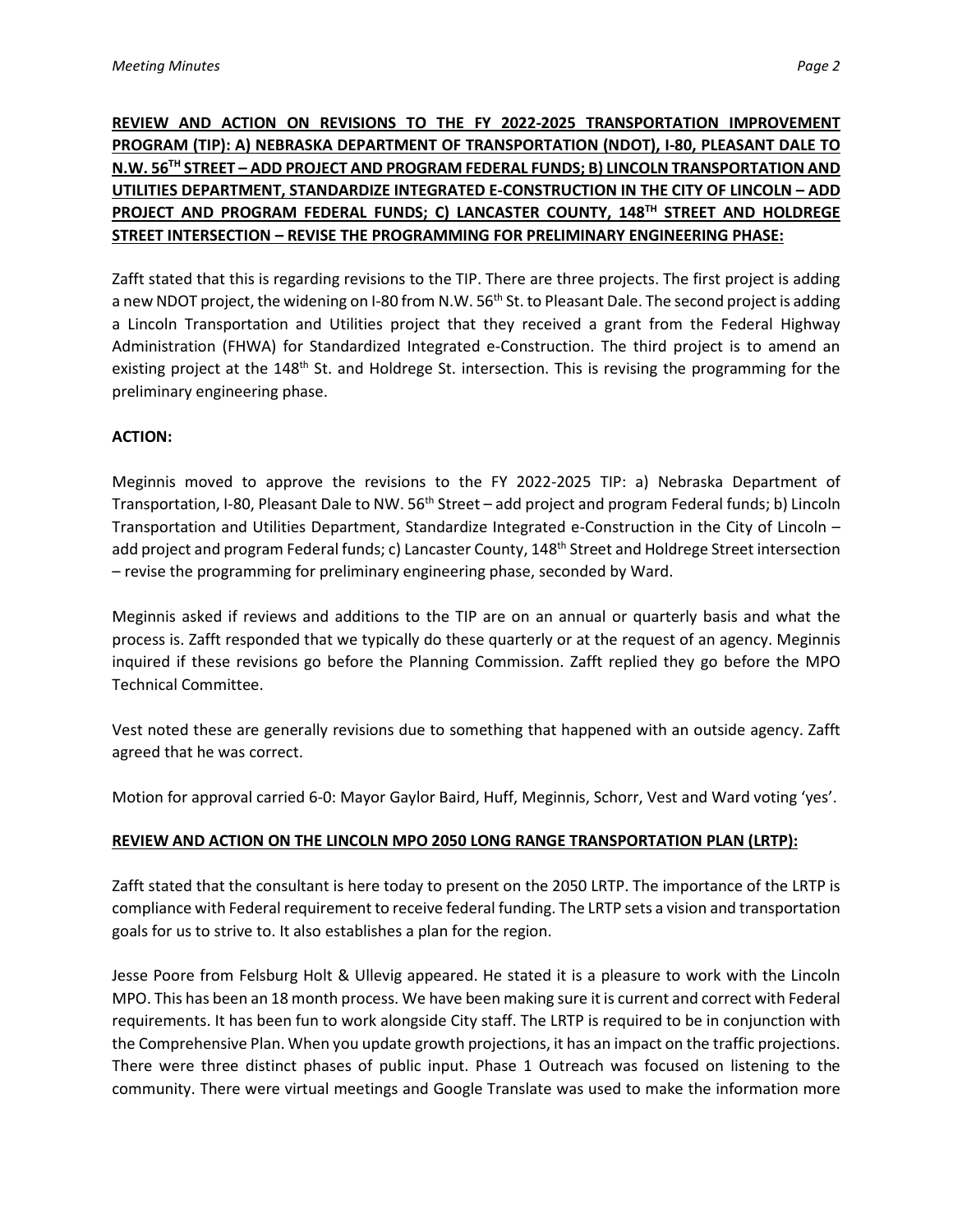accessible. There were two rounds of focus groups. In the second phase, we had them talk with each other. The Bike and Pedestrian group talked to the Downtown group, and so on. He believes there was a benefit to seeing different perspectives. This is a very comprehensive LRTP. He provided an Executive Summary. There are eight chapters in the document itself. There is also eight appendices with more information. It comes down to what do we have and what can we build. We looked at funding and revenue. \$4.74 billion in revenue was identified. Any project that couldn't be funded went on to the Illustrative Plan. There were eight goals. All projects were evaluated against those. We want to know at the end of the day, which projects add the most to the plan. He made the point that it also lends to the benefit that if more funds are identified over time, you can go down the list. He showed the Urban Roadway Capital Projects identified on a map. 40 projects in the urban area are identified, 8 are funded. There are 26 county projects and 3 are committed. Trail projects were shown. \$28 million is allocated for trails. Phase 3 public events is where we heard if we got this right. We were able to combine the outreach for the Comprehensive Plan and the LRTP. He believes it is very innovative and moving into a digital format will keep it more accessible to more people. There were displays at public libraries. There were three inperson public meetings. There were about 34 people in total who attended. We heard some good positive conversations. We reviewed the comments. A summary of the comments received was provided to the committee members. Lastly, there was a lot of additional outreach with a social media, an email blast and a newspaper ad. The Comprehensive Plan and the LRTP were presented to numerous groups and organizations. There was a social media community conversation that was summarized in the document as well. The need to maintain the existing roads was a consistent concern that we heard. Also noted by the community was that efficient north/south and east/west corridors were also prioritized. Also noted was inclusive design for all transportation uses and the need and desire for the East Beltway. Regarding public comments, each of the themes are addressed in the document. The new transportation equity goal is in the document.

Zafft stated that Planning Commission reviewed the LRTP on October 27, 2021 and the Technical Committee reviewed it on November 29, 2021. After adoption by the Officials Committee, this is forwarded to the Nebraska Department of Transportation, Federal Highway Administration and the Federal Transportation Administration for their information (not approval).

Vest acknowledged that a lot of work has been put into this document by many people. There were a lot of concerns that were addressed.

Meginnis believes this plan was developed along with the Comprehensive Plan. Zafft responded he was correct. Meginnis asked if this is approved, is it easy to amend the LRTP and change the projects? He inquired about the process. Zafft stated there is a set process to amend the LRTP. Any proposed amendments would go to Planning Commission, Technical Committee and Officials Committee for review and approval.

Vest noted that the LRTP can always be modified.

Meginnis asked if an amendment would go through the Comprehensive Plan amendment process at the same time. Paul Barnes responded that it depends on what the change was. Staff lifts nearly all the content from the LRTP to the Comprehensive Plan for the Transportation Chapter. If you want to change